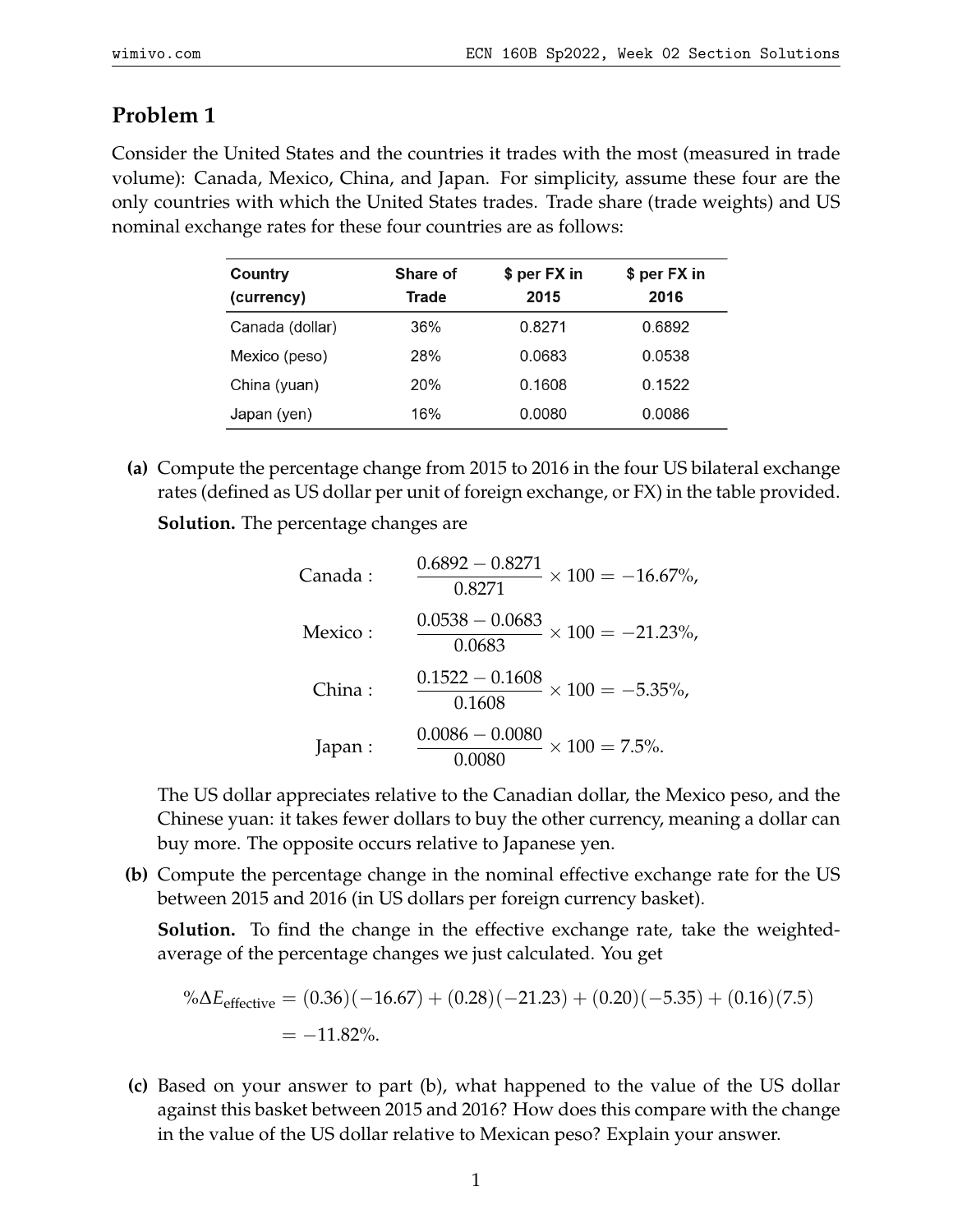**Solution.** The effective exchange rate of the US dollar has appreciated by 11.82%. This number is less than the appreciation relative to the Mexican peso, however, because the effective exchange rate also includes other currencies against which the US dollar did not appreciate as much (or at all).

## **Problem 2**

While on a trip to Baja California, Mexico, in January 1994, Mary bought a house worth 150,000 MXN (i.e. Mexican pesos). At that time, 1 USD was worth 3.10 MXN. One year later 1 USD was worth 5.64 MXN. Use this information to answer the following questions. Round your answer to the nearest whole number.

**(a)** In USD, how much was Mary's house worth when she bought it?

**Solution.** I'm going to use a technique called *dimensional analysis* to deal with the units. The basic idea is that if you have the same unit in the numerator and the denominator, then they cancel out. In this case, we want to do something that will "cancel out" the MXN units so that we're only left with USD units, and we can use the exchange rate  $E_{\text{USD}}$  /  $_{\text{MXN}}$  to do so.

150,000 MXX 
$$
\times \frac{1 \text{ USD}}{3.10 MXX} = 48,387 \text{ USD}.
$$

Note that the exchange rate here is  $E_{\text{USD}}/M_{\text{XN}} = 0.323 \text{ USD}$  per MXN.

**(b)** All else equal, in USD, how much was Mary's house worth one year later? **Solution.** Same idea, different exchange rate.

150,000 M 
$$
\times \frac{1 \text{ USD}}{5.64 M \times N} = 26,596 \text{ USD}.
$$

Note that the exchange rate here is  $E_{\text{USD}/\text{MXN}} = 0.177 \text{ USD}$  per MXN. The exchange rate decreased from 0.323, therefore the USD appreciated relative to the MXN. Makes sense: 1 USD used to be able to purchase only 3.10 MXN, but now 1 USD can buy 5.64 MXN, so the USD has more "purchasing power" when it comes to purchasing MXN.

**(c)** All else equal, did the value of Mary's house in USD increase or decrease due to exchange rate changes between the Mexican peso and the dollar?

**Solution.** It obviously decreased in USD. The lesson: the value of a foreign asset denominated in home currency falls (all else equal) when home currency appreciates relative to that foreign currency.

## **Problem 3**

Consider a Dutch investor with 1,000 euros to place in a bank deposit in either the Netherlands or Great Britain. The (one-year) interest rate on bank deposits is 2% in Britain and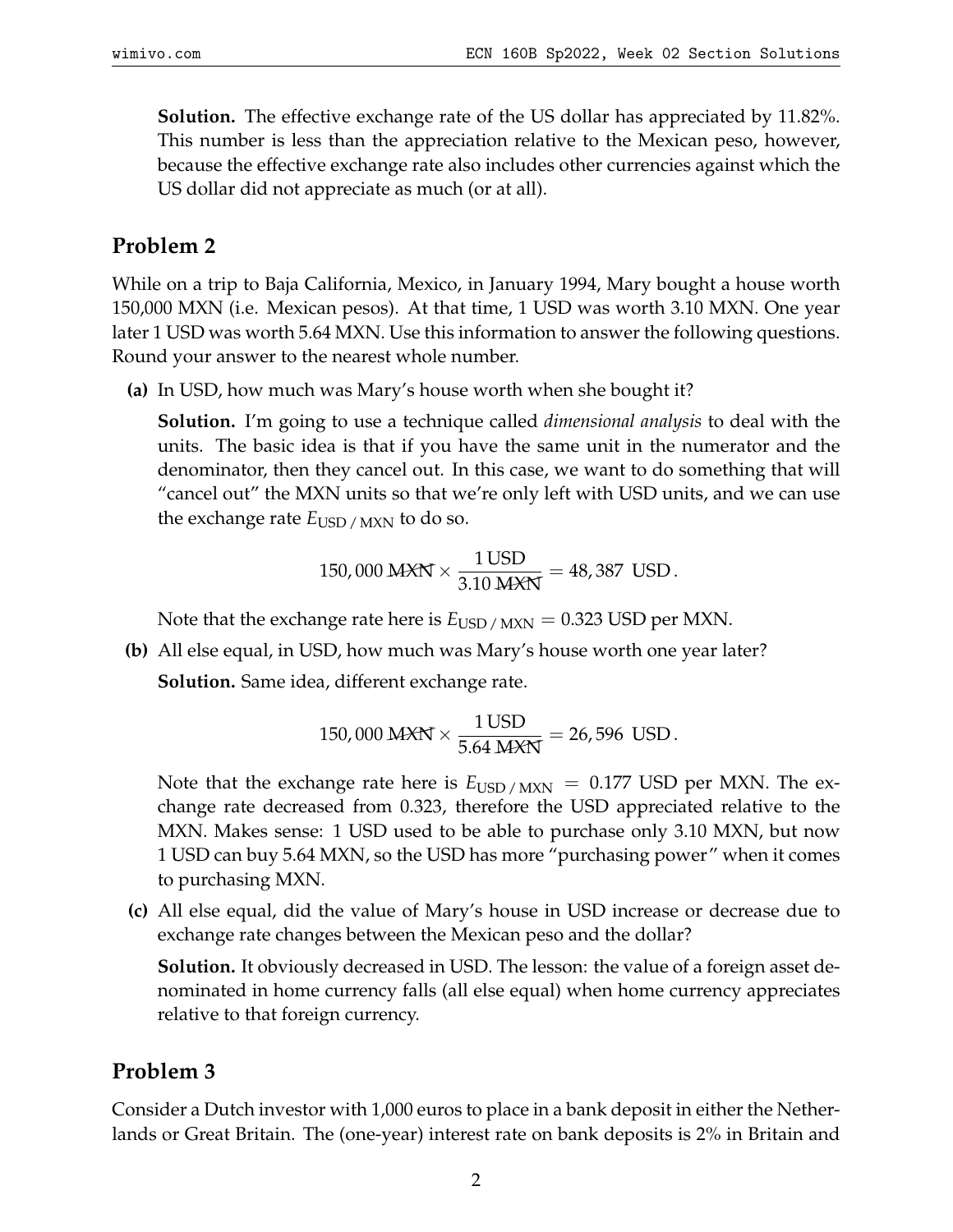4.04% in the Netherlands. The (one-year) forward euro-pound exchange rate is 1.53 euros per pound and the spot rate is 1.5 euros per pound.

**(a)** Is the forward market in equilibrium?

**Solution.** The forward market is in equilibrium if CIP holds. Let's break that down.

First, the investor could invest its 1,000 EUR in a Dutch bank with nominal interest rate  $i_{\text{EUR}} = 0.0404$ , which one year later would give a payment of

 $1,000$  EUR $(1.0404) = 1040.40$  EUR.

Alternatively, the investor could exchange its 1,000 EUR today for

$$
1,000 \text{ EUR} \times \frac{1 \text{ GBP}}{1.50 \text{ EUR}} = 666.67 \text{ GBP},
$$

let those GBP earn  $i_{\text{GBP}} = 0.02$ , which one year later would give a payment of  $666.67$  GBP $(1.02)$  = 680 GBP, which could then be exchanged back into EUR according to the forward rate, which gives

$$
680\,\text{GBP} \times \frac{1.53\,\text{EUR}}{1\,\text{GBP}} = 1040.40\,\text{EUR}.
$$

Either investment strategy yields the same result: 1040.40 EUR after one year has passed. There is no arbitrage opportunity, therefore the forward market is in equilibrium.

We could write all of this one as one big CIP equilibrium condition,

$$
1,000 \text{ EUR} \times (1.0404) = 1,000 \text{ EUR} \times \frac{1 \text{ GBP}}{1.5 \text{ EUR}} \times (1.02) \times \frac{1.53 \text{ EUR}}{1 \text{ GBP}}.
$$

Note that this conforms exactly to the CIP equation in the textbook once you make some simplifications and substitutions.

$$
\underbrace{(1+0.0404)}_{(1+i_{\text{EUR}})} = (1+0.02) \underbrace{\left(\frac{1.53 \text{ EUR}}{1 \text{ GBP}}\right)}_{(1+i_{\text{GBP}}) \frac{F_{\text{EUR}}}{F_{\text{EUR}}/\text{ GBP}}}.
$$

**(b)** What is the forward premium?

**Solution.** The forward premium is defined to be the proportional difference between forward and spot rates. In our case, it is

$$
\frac{1.53 - 1.50}{1.50} = 0.02,
$$